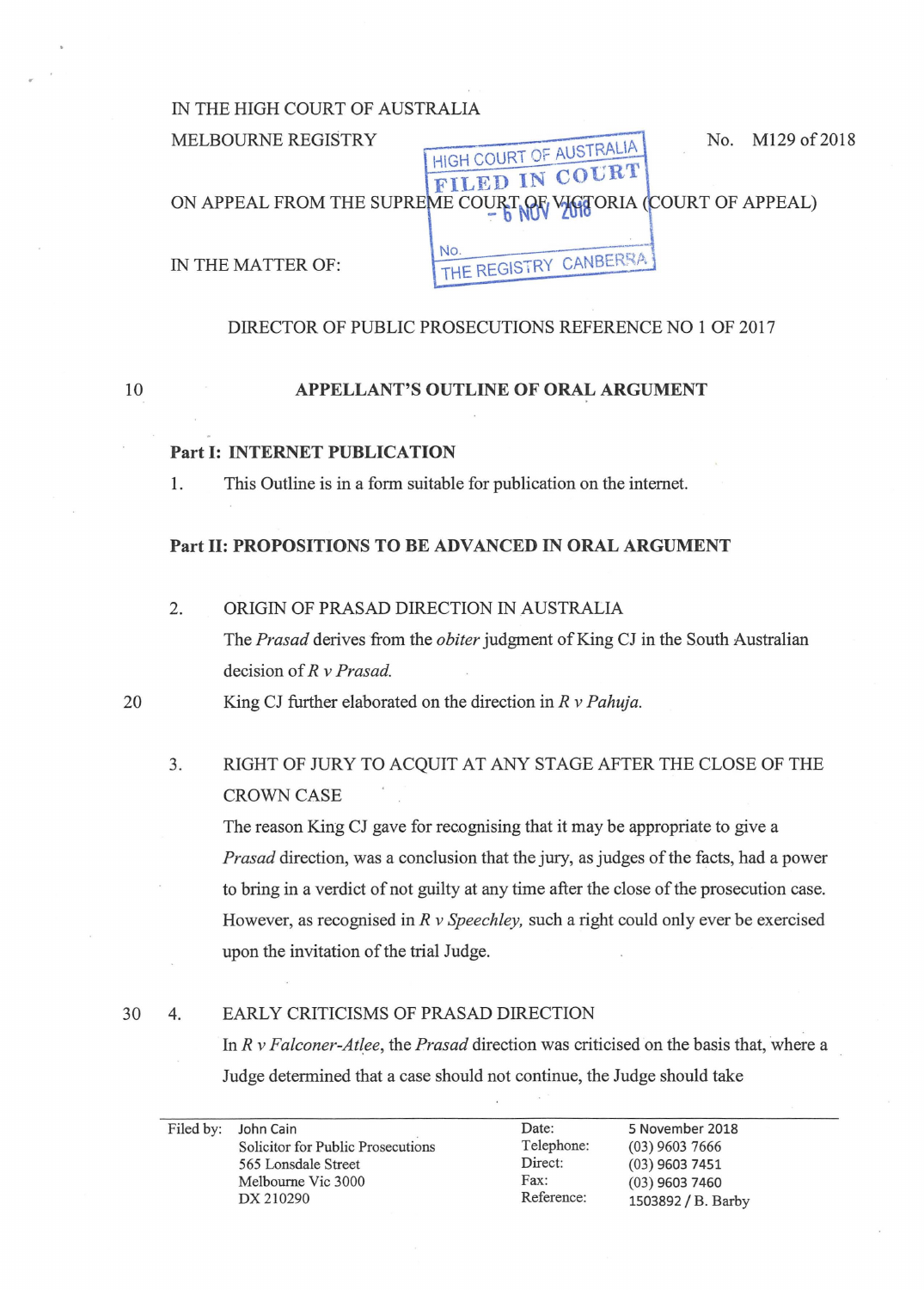responsibility for stopping the case rather than leaving that responsibility to the jury.

It is accepted that the law in Australia differs from the English position. However, such disapproval of the *Prasad* direction extends well beyond the fact that in England there is a different approach to directed acquiitals than exists in Australia.

#### 5. CURRENT CRITICISMS OF PRASAD DIRECTION

In *R v Collins*, eight criticisms were identified (JAB 196 [49]).

A further criticism was noted in  $R \nu H(S)$  (JAB 246 [50], namely fairness to victims 10 and witnesses.

> In *R v Pahuja* (JAB 279) it was noted that the evidence called by the defence might strengthen the prosecution case and that a partial summing up carried with it a serious departure from the due course of a trial.

> Further, the direction cuts across the quintessential fact-finding function of the jury.

#### 6. RELEVANCE OF OTHER HIGH COURT CASES

Although there is no direct High Court authority, the reasoning in *Doney v The Queen, R v Baden-Clay* and *IMM v The Queen* is inconsistent with the giving of a *Prasad* direction

20

## 7. THE PRACTICE OF GIVING A PRASAD DIRECTION IS CONTRARY TO LAW.

- 1. It is contrary to common law.
- 2. It is contrary to the legislative regime in Victoria, namely the *Criminal Procedure Act 2009,* in particular s.234, the *Jury Directions Act 2015* and the *Juries Act 2000.*

# 8. PARTICULAR DIFFICULTIES WITH ADMINISTERING PRASAD DIRECTION IN THE CURRENT CASE

30 This was a case that required a detailed charge. This case was primarily about self-defence. The first *Prasad* direction was given, notwithstanding that there had been no account given as to what had happened on the night.